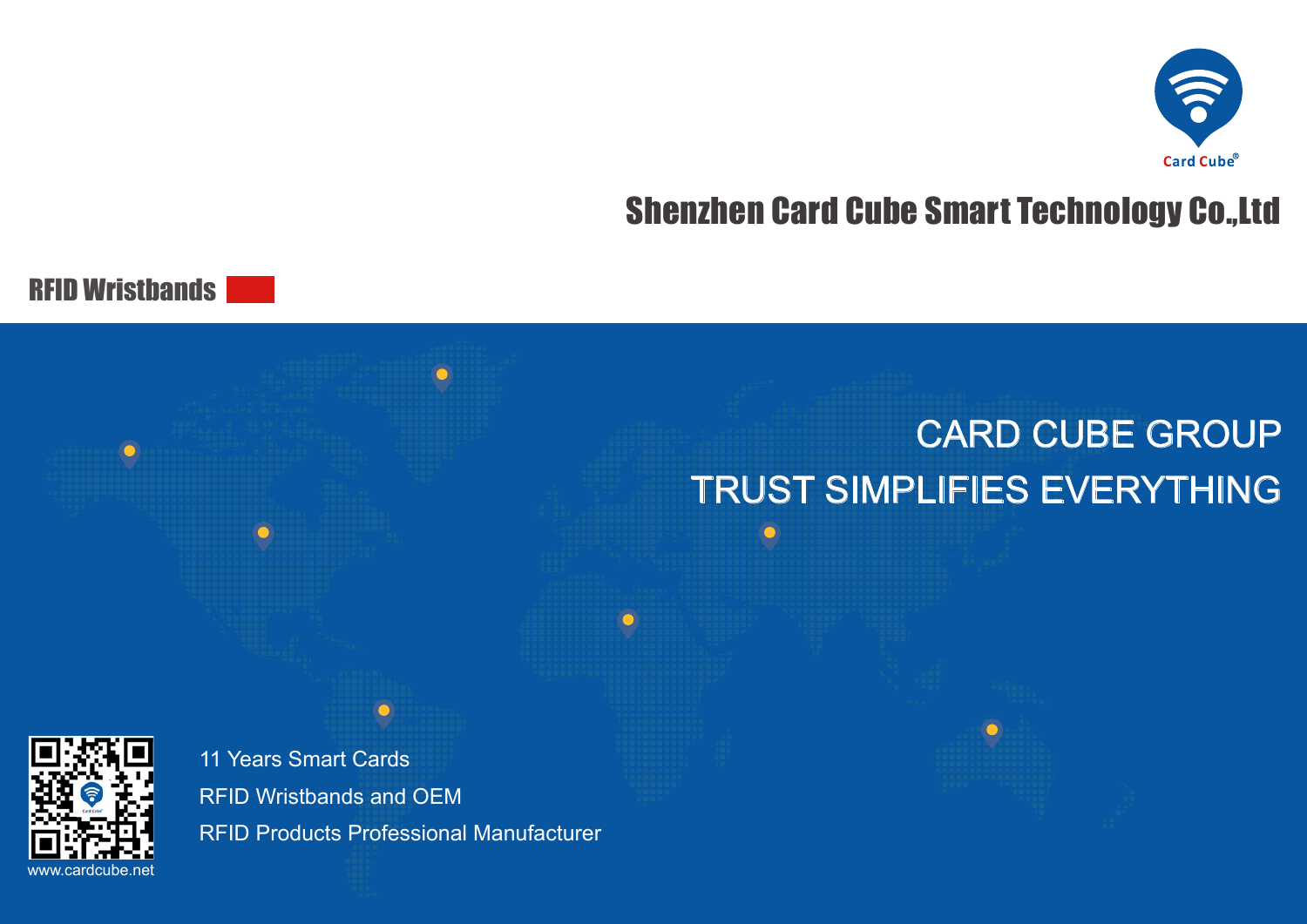

#### Welcome to Card Cube!

Founded in 2010, over the years, Card Cube has become the market leader for smart cards, RFID wristbands, keyfobs, and RFID custom products. As the largest manufacturer of RFID custom products, Card Cube owns three marketing teams, one design team, one research team with more than 600 staff. The headquarter is located in Pingshan New District, Shenzhen, which covers approximately 40,000 square meters, and it's branch factory lies in Ningxia that covers an area of 13,000 square meters in total.

Our professional R&D team and manufacturing team with strong technology make it possible for us to provide customers with one-stop service, including designing, developing, producing,personalizing and packing.





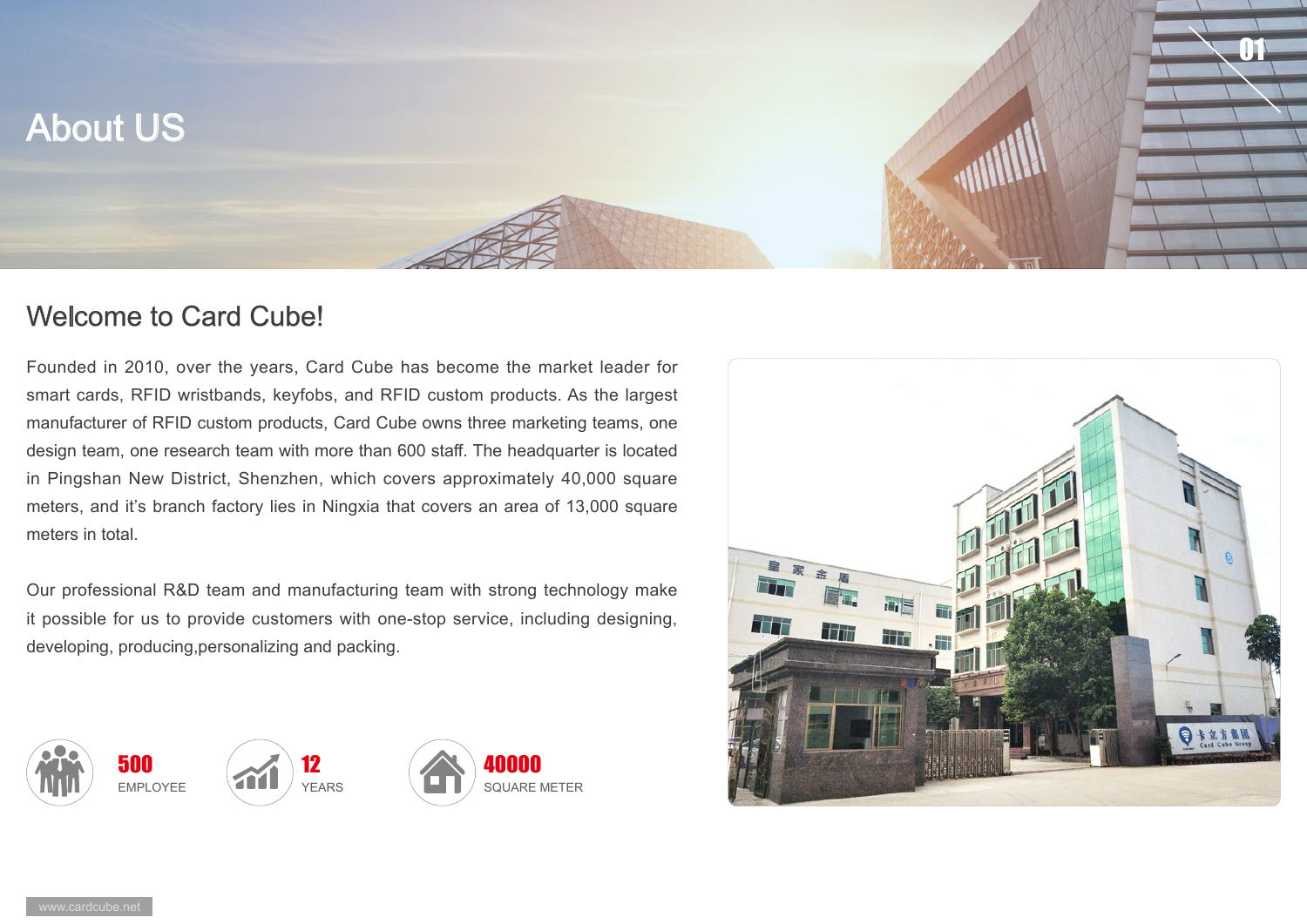### Dimensional Diagram



Remarks: Customizable colors, logos, patterns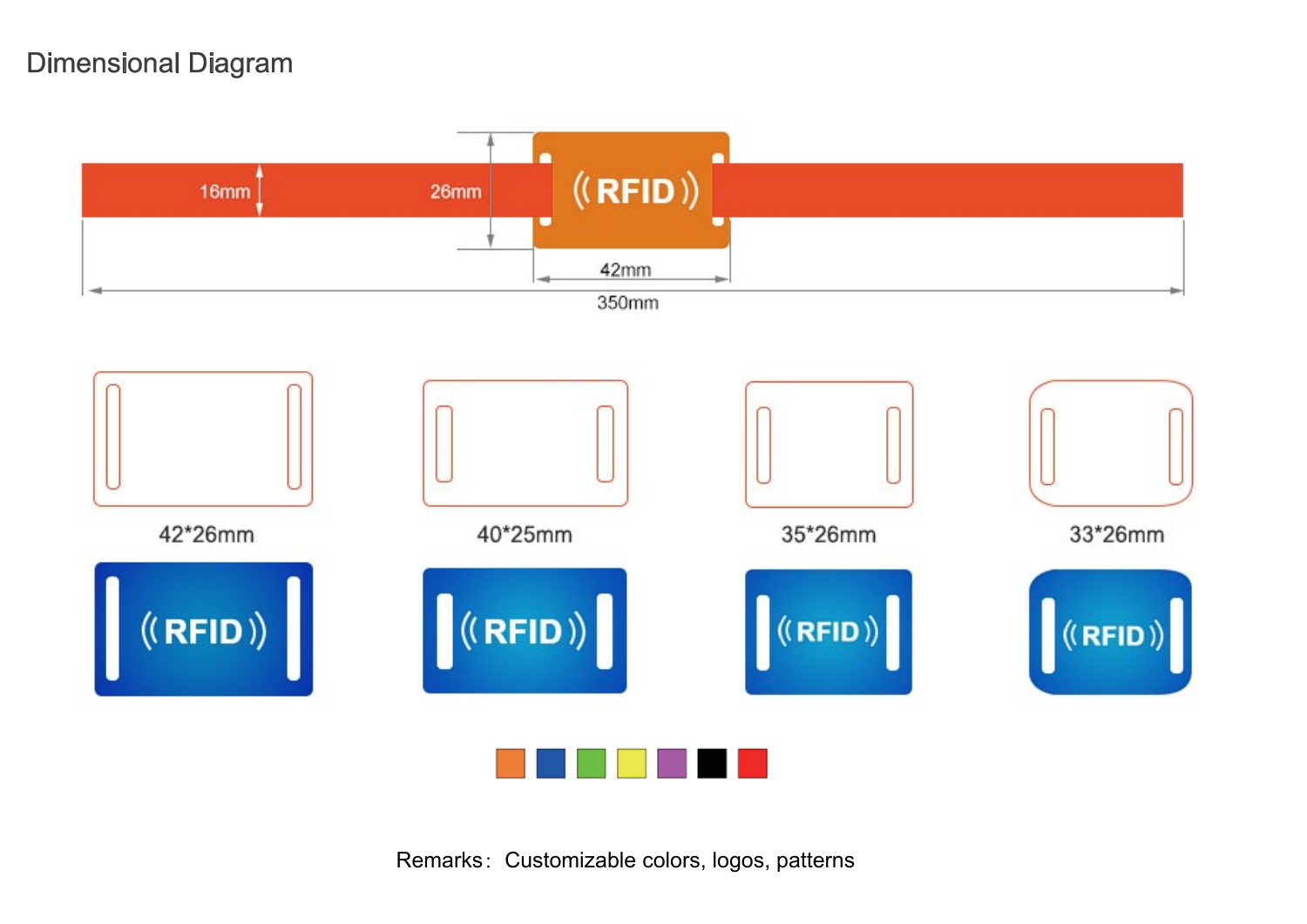# RFID WRISTBANDS

Create a wrist bond with easy life .

 $+1$ 

# Music Festivals

| <b>RFID Wristbands</b>     |                                                                                                                                                                                                                                                                                                                                                                                         |                                      | ((RFID))        |                                             |                                      |                                    |
|----------------------------|-----------------------------------------------------------------------------------------------------------------------------------------------------------------------------------------------------------------------------------------------------------------------------------------------------------------------------------------------------------------------------------------|--------------------------------------|-----------------|---------------------------------------------|--------------------------------------|------------------------------------|
| Model                      | P <sub>107</sub>                                                                                                                                                                                                                                                                                                                                                                        | P113                                 | <b>PP06</b>     | <b>Elastic Wristbands</b>                   | <b>Fabric Wristbands</b>             | <b>Thermal Transfer Wristbands</b> |
| <b>Material</b>            | <b>PVC</b>                                                                                                                                                                                                                                                                                                                                                                              | <b>PVC</b>                           | Paper /Tyvek    | <b>Elastic Fabric</b>                       | PVC + Fabric                         | PVC + Fabric                       |
| <b>Size</b>                | 250mm*31mm                                                                                                                                                                                                                                                                                                                                                                              | 300mm*38mm                           | 255mm*25mm      | 145x25x1.5mm, 160x25x1.5mm,<br>185x25x1.5mm | 350mm*26mm                           | 350mm*26mm                         |
| <b>Writing Cycle</b>       | 100,000 times                                                                                                                                                                                                                                                                                                                                                                           | 100,000 times                        | 100,000 times   | 100,000 times                               | 100,000 times                        | 100,000 times                      |
| <b>Working Temperature</b> | -35°C to +75 °C                                                                                                                                                                                                                                                                                                                                                                         | -35 $^{\circ}$ C to +75 $^{\circ}$ C | -35°C to +75 °C | -35 $^{\circ}$ C to +75 $^{\circ}$ C        | -35 $^{\circ}$ C to +75 $^{\circ}$ C | -35°C to +75 °C                    |
| IP Waterproof Rating       | IP68                                                                                                                                                                                                                                                                                                                                                                                    | IP68                                 | IP68            | IP68                                        | IP68                                 | IP68                               |
| Color                      | blue, red, white, black, green, yellow, orange, gray, pink or customized                                                                                                                                                                                                                                                                                                                |                                      |                 |                                             |                                      |                                    |
| Applications               | 1. Fitness, Spa 2. Concerts, Hotels, Resorts & Cruises 3. Water parks, Theme & Amusement Parks 4. Sporting Venues, Football Tickets<br>5. Hospitals 6. Nightclubs 7. Fairs, Music Festivals & Carnivals 8. Schools, Zoos                                                                                                                                                                |                                      |                 |                                             |                                      |                                    |
| <b>Available Chips</b>     | LF(125KHz): TK4100, EM4200, EM4305, T5577, Hitag 1, Hitag 2, Hitag S2048 etc.<br>HF(13.56MHz): Mifare Classic S50 1k, Mifare Classic S70 4k,FM11RF08,Ultralight EV1,Ultralight-C, NTAG213, NTAG215, NTAG216, Topaz 512, I-Code SLI, I Code SLIX, I-Code SLIS, Ti2048, DesFire 2K/4K/8K, Mifare Plus 2K(4K) etc.<br>UHF(860MHz-960MHz): Alien H3, Alien H4, Impinj Monza 4, Monza 5 etc. |                                      |                 |                                             |                                      |                                    |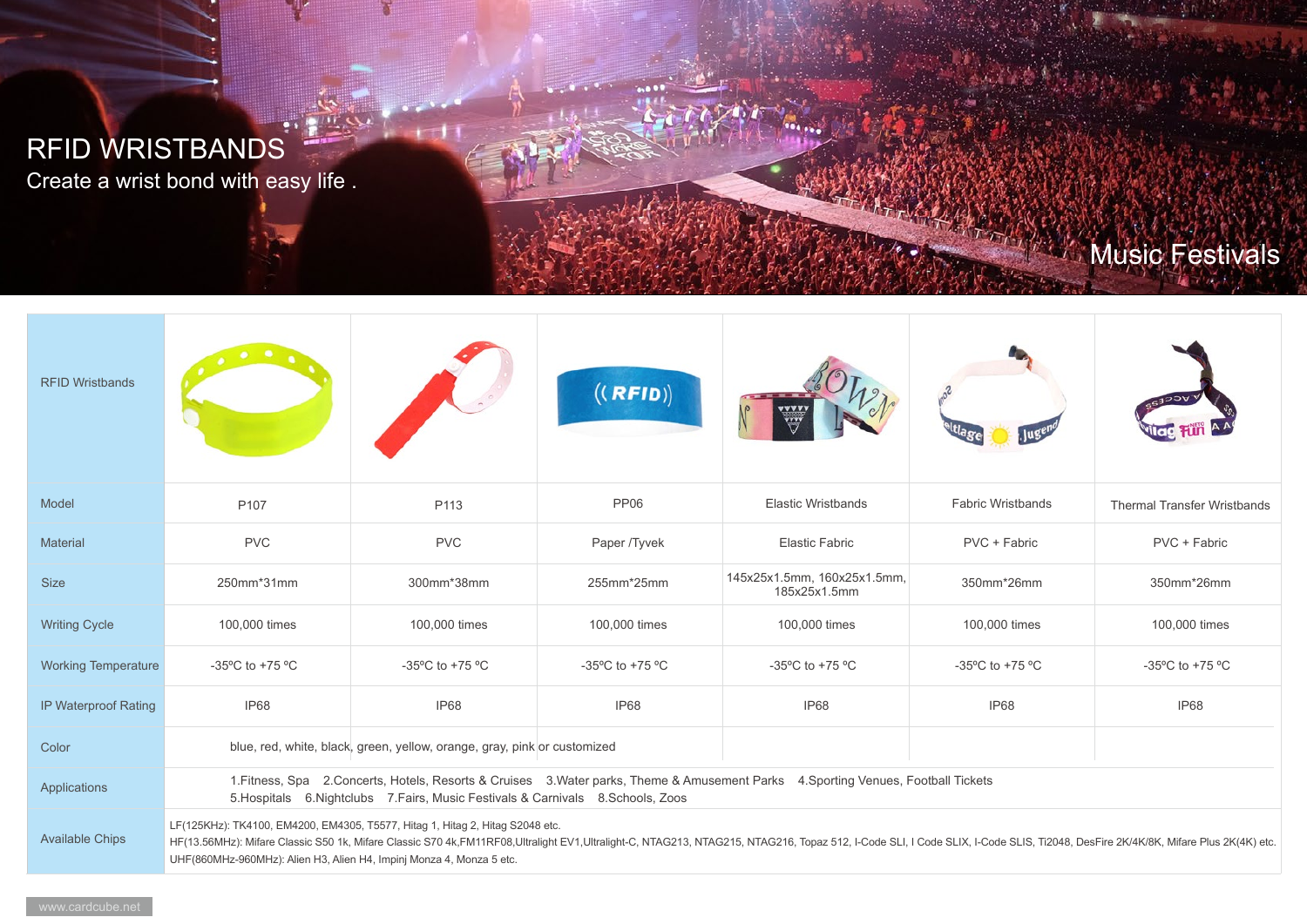## Available chips

#### 125KHz Chip

| <b>COMMON CHIP TYPES</b> | <b>PROTOCOL</b> | <b>CAPACITY</b> | <b>ANTI-COLLISION</b> | <b>FUNCTION</b> |
|--------------------------|-----------------|-----------------|-----------------------|-----------------|
| <b>TK4100</b>            | ISO 11784/11785 | 64 bits         | No                    | Read Only       |
| EM4200                   | ISO 11784/11785 | 128 bits        | No.                   | Read Only       |
| EM4305                   | ISO 11784/11785 | 512 bits        | No                    | Read Only       |
| T5577                    | ISO 11784/11785 | 330 bits        | No                    | Read Only       |

#### HF 13.56 MHz Chips

| <b>CHIP NAME</b>             | <b>PROTOCOL</b>  | <b>CAPACITY</b> | <b>FREQUENCY</b> |
|------------------------------|------------------|-----------------|------------------|
| Ntag213                      | <b>ISO14443A</b> | 180 byte        | 13.56 MHz        |
| Ntag215                      | <b>ISO14443A</b> | 540 byte        | 13.56 MHz        |
| Ntag216                      | <b>ISO14443A</b> | 924 byte        | 13.56 MHz        |
| <b>MIFARE Classic 1K</b>     | <b>ISO14443A</b> | 1 KB            | 13.56 MHz        |
| <b>MIFARE Classic 4K</b>     | <b>ISO14443A</b> | 4 KB            | 13.56 MHz        |
| <b>MIFARE Ultralight EV1</b> | <b>ISO14443A</b> | 80 byte         | 13.56 MHz        |
| <b>MIFARE Ultralight C</b>   | <b>ISO14443A</b> | 192 byte        | 13.56 MHz        |
| <b>ICODE SLIX</b>            | ISO15693         | 1024 bits       | 13.56 MHz        |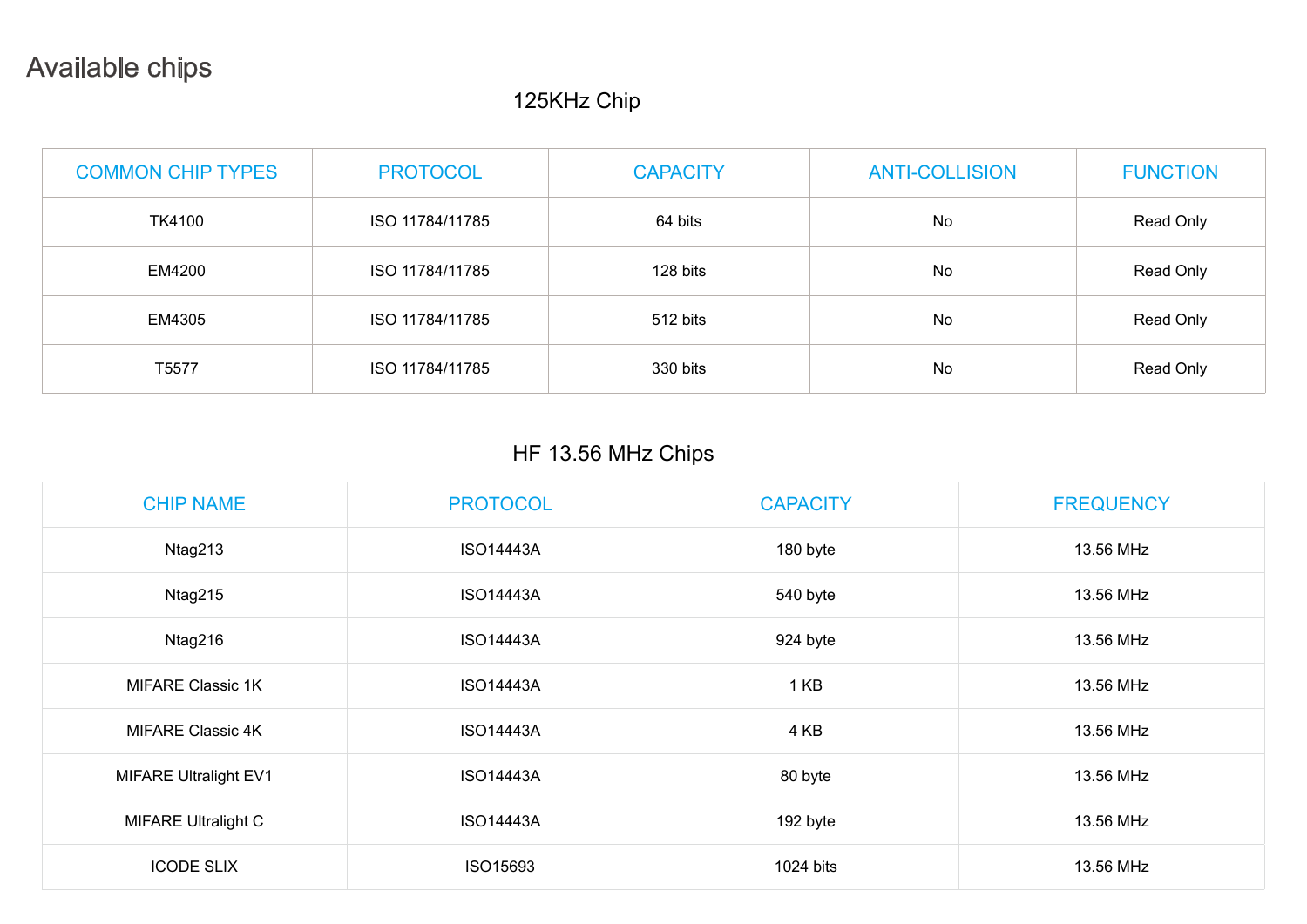#### 860~960 MHz UHF Chips

| <b>CHIP NAME</b>     | <b>PROTOCOL</b> | <b>CAPACITY</b> | <b>FREQUENCY</b> |
|----------------------|-----------------|-----------------|------------------|
| Alien H <sub>3</sub> | ISO18000-6C     | 512 bits        | 860~960 MHz      |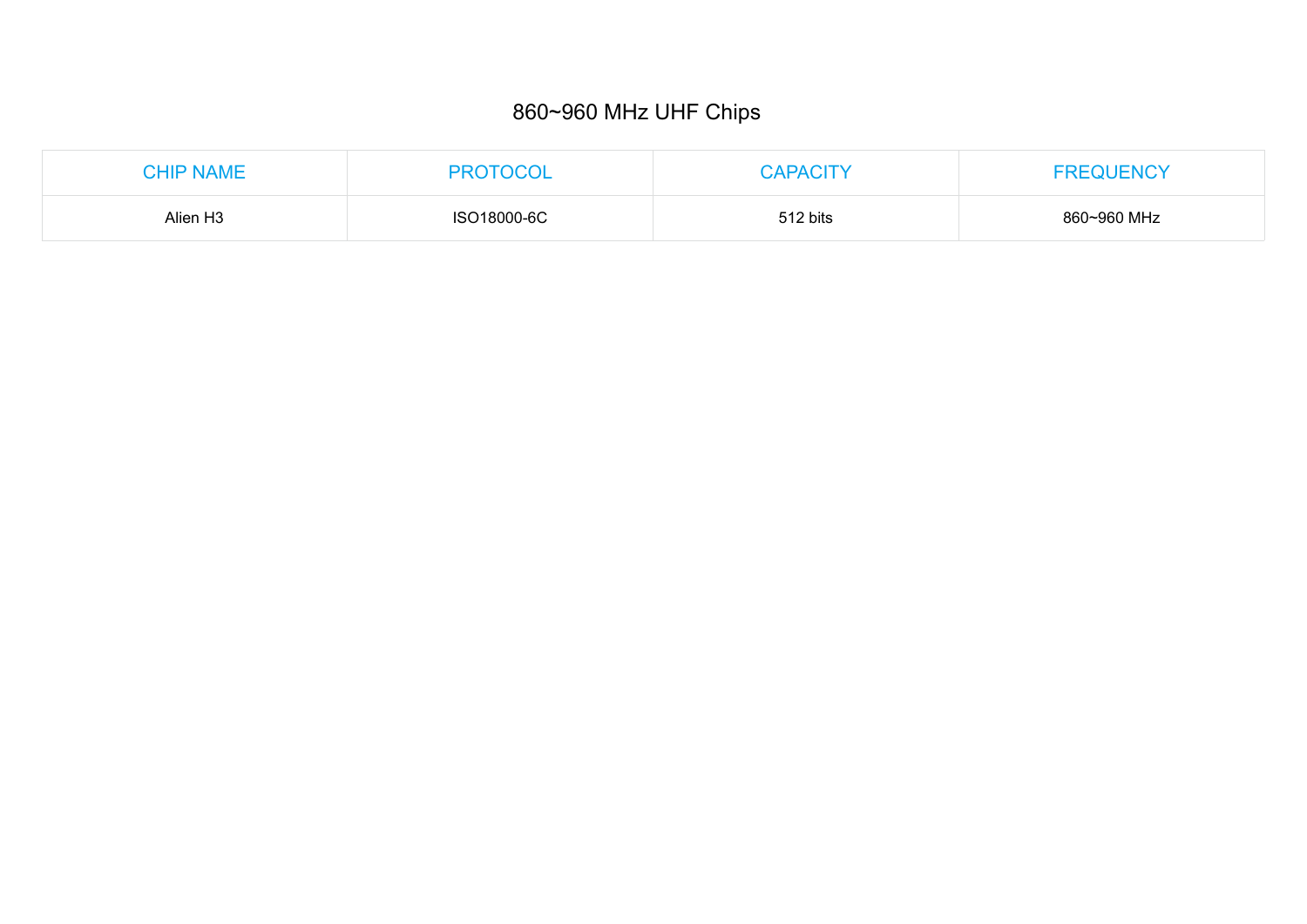

### Wristband Closure

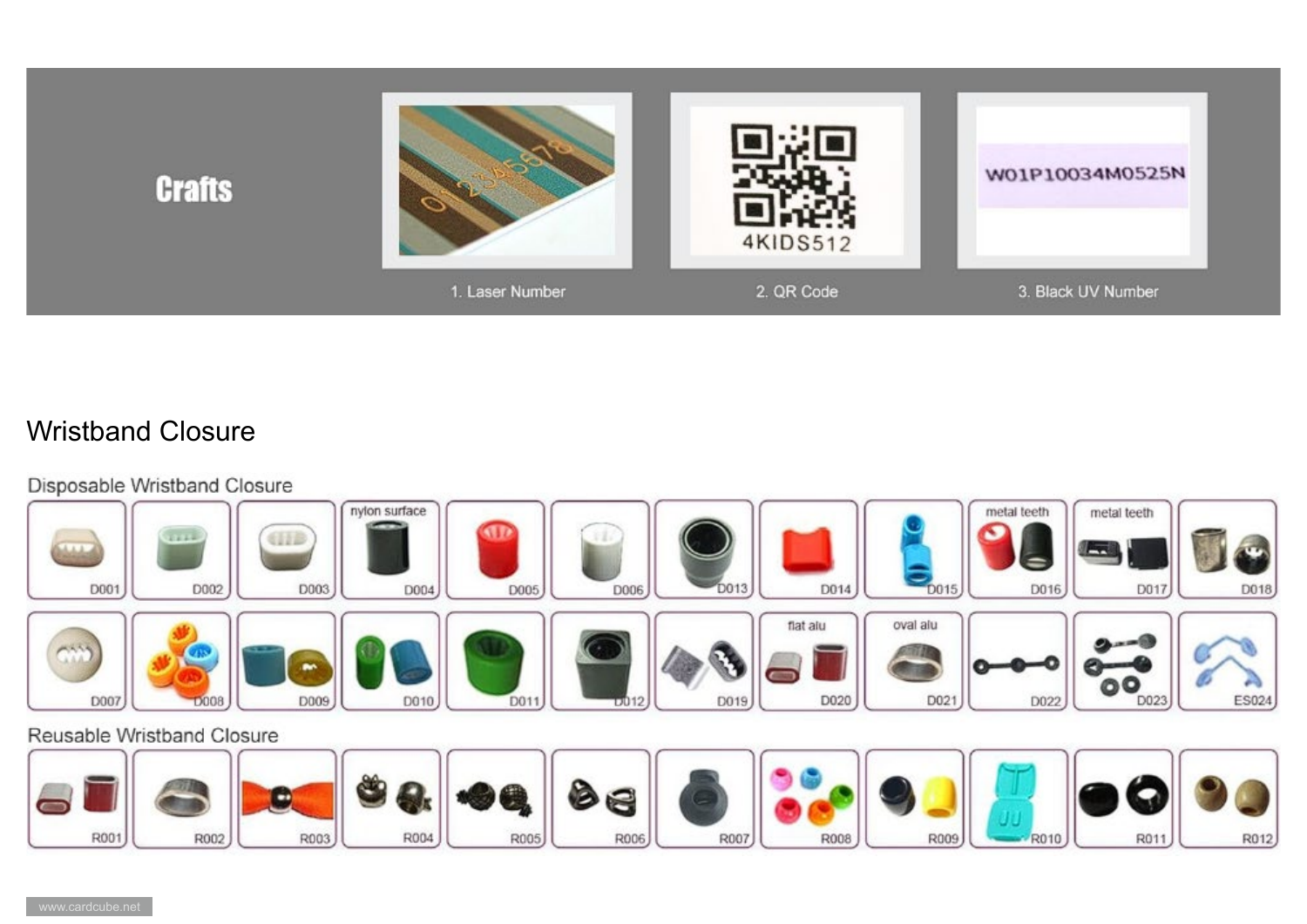### Feature

- Soft and comfortable
- Durable and will not fade
- Non-toxic, non-corrosive, environment-friendly
- Waterproof, shockproof, heat-resisting

## RFID Wristband Applicattion

- 1.Carnivals, Concerts, Parties, Music festivals
- 2.Sport events
- 3.Amusement parks, Theme and Water Parks, Resorts
- 4.Exhibitions 5.Cashless Venues 6.Trade Shows
- Better RF and safety performance
- Total memory: 544 bytes; User memory: 504 bytes
- Data retention up to 10 years
- $\bullet$  Stretch freely, and easy to wear

7.Access Control 8.Cashless Payment and Social Media Integration